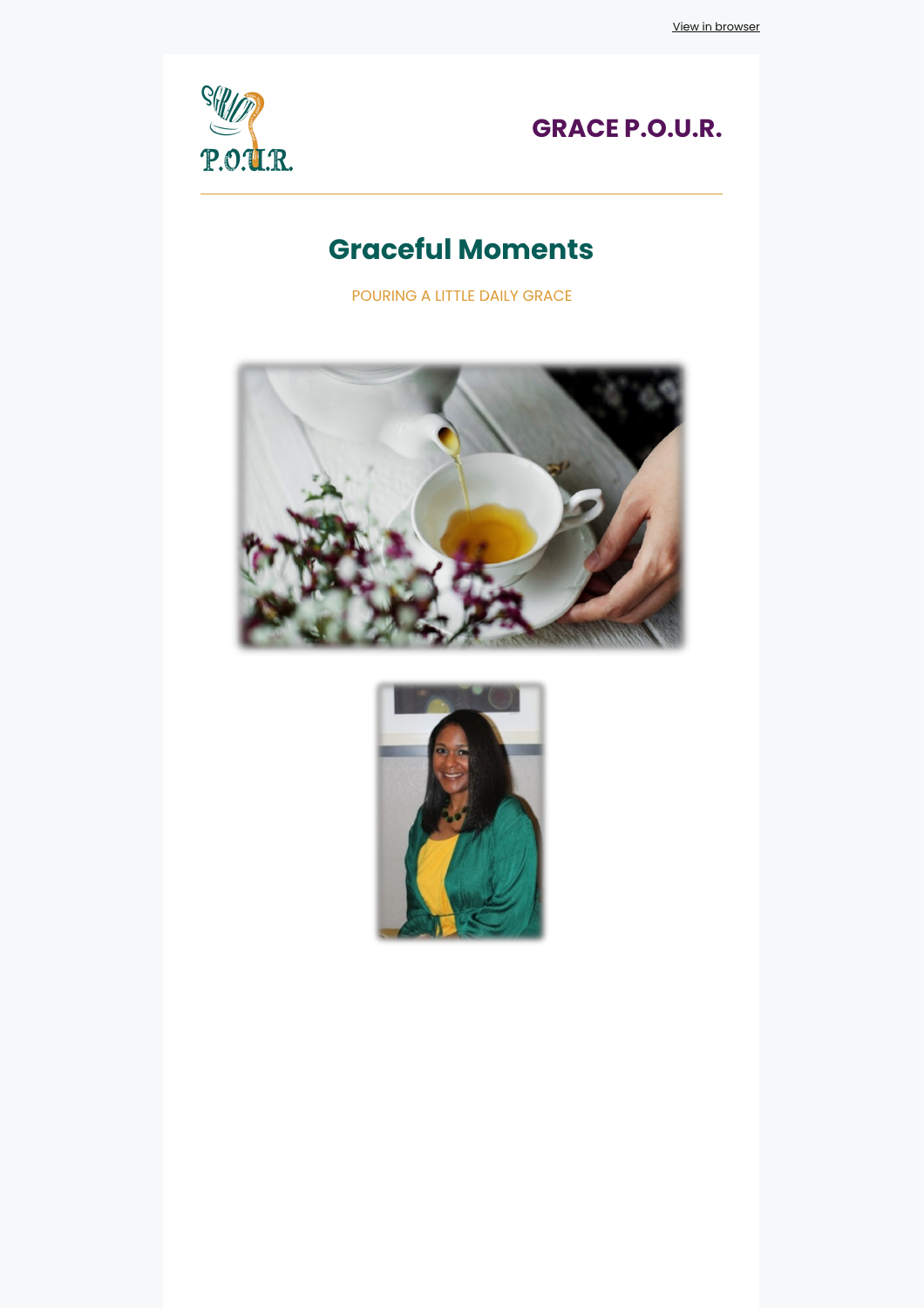## **I am J. Javelle here to help you pour grace.**

I've created Grace P.O.U.R. to share the eight areas of self-care and how they can biblically fit into your daily routine.

When we take good care of ourselves, it is only then we can take care of others and show true generosity.

I also offer individual and group coaching, events, and seminars that can fit your busy schedule.

**The objective is for you to learn how to allow God to fill your cup so that you learn to serve from your saucer of overflow!**

**#servingfrommysaucer**

**#I'minoverflow**

**#pouringgrace**

**#pouryourselfalittlegrace**

**#iamoverflowing**

Visit Grace [P.O.U.R.](https://www.gracepour.com?&utm_source=newsletter&utm_medium=email&utm_campaign=graceful_moments_july_2020&utm_term=2020-07-23)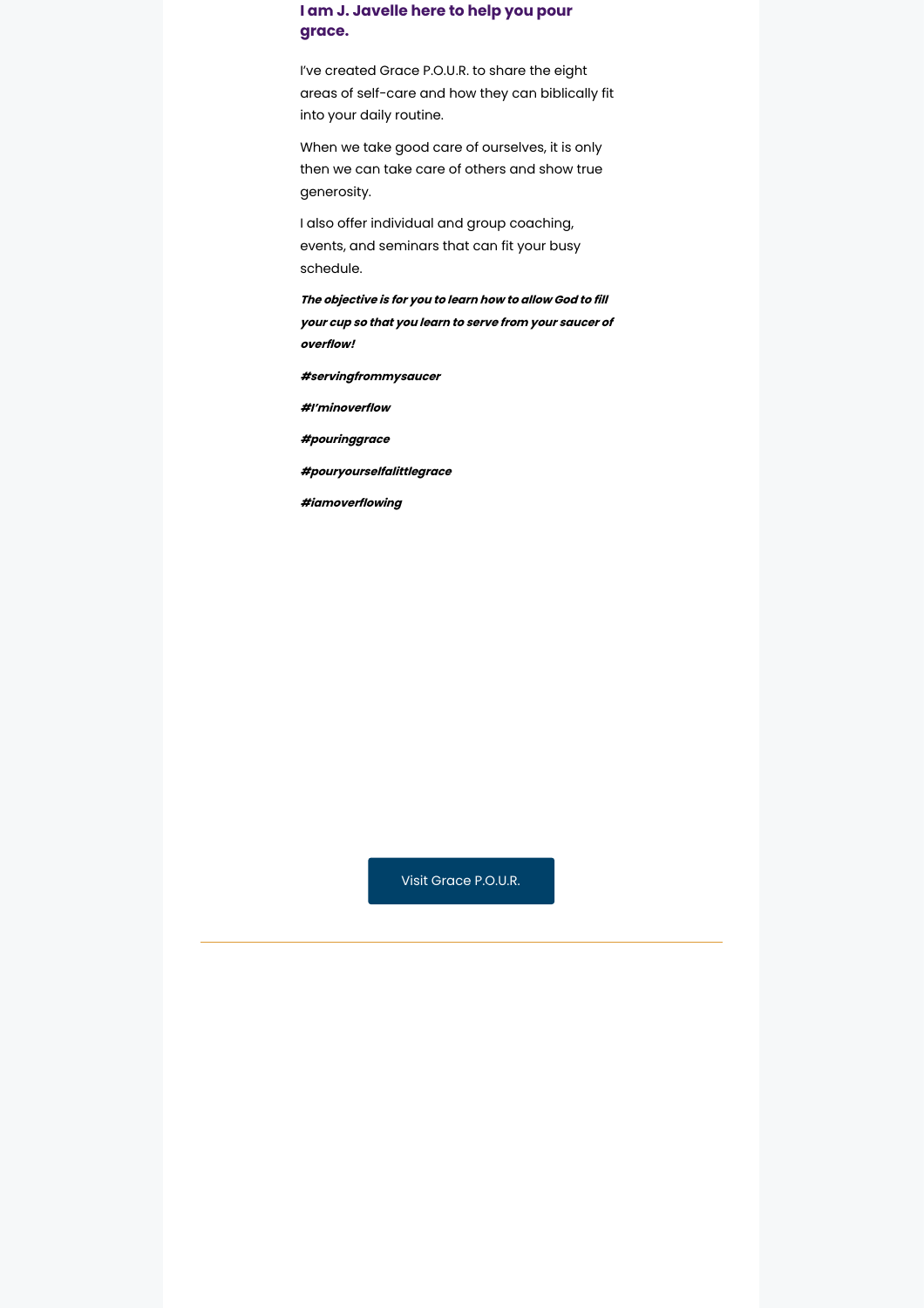## **12 Types of People You Can't Help**

In my moments of stillness, I choose to listen to the word of God, and sometimes that's listening to a lot of sermons and/or Christian podcasts. I appreciate this time as, it provides self-reflection, self-realization, selfrevelation, and self-education (because I take notes so that I can practice what's being preached (taught).



Going over some of my notes and journal entries I came across the following taught by Pastor Daharius Daniels & Daniel Ally. I had to share this month because I personally had to practice self-care in this area and declutter my life of some of the people described below that was not serving me or my life well.

#### **5 Types of People You Can't Help-By: Daharius Daniels**

- 1. People who don't think they need it.
- 2. People who know they need it, but don't want it.
- 3. People who don't want it yet.
- 4. People who don't want it from YOU!
- 5. People who aren't willing to do what it takes to get it.

#### **7 Types of People You Can't Help-By: Daniel Ally**

- 1. People with Victim Mentality
- 2. Self-Righteous People
- 3. Desperate People
- 4. Deceptive People
- 5. Disloyal People
- 6. Doubters
- 7. Quitters

#### **Are you one of these people?**

**Have you allowed one of these types of people to deplete your cup?**

**Do you know and/or have one of these types of people in your close circle?**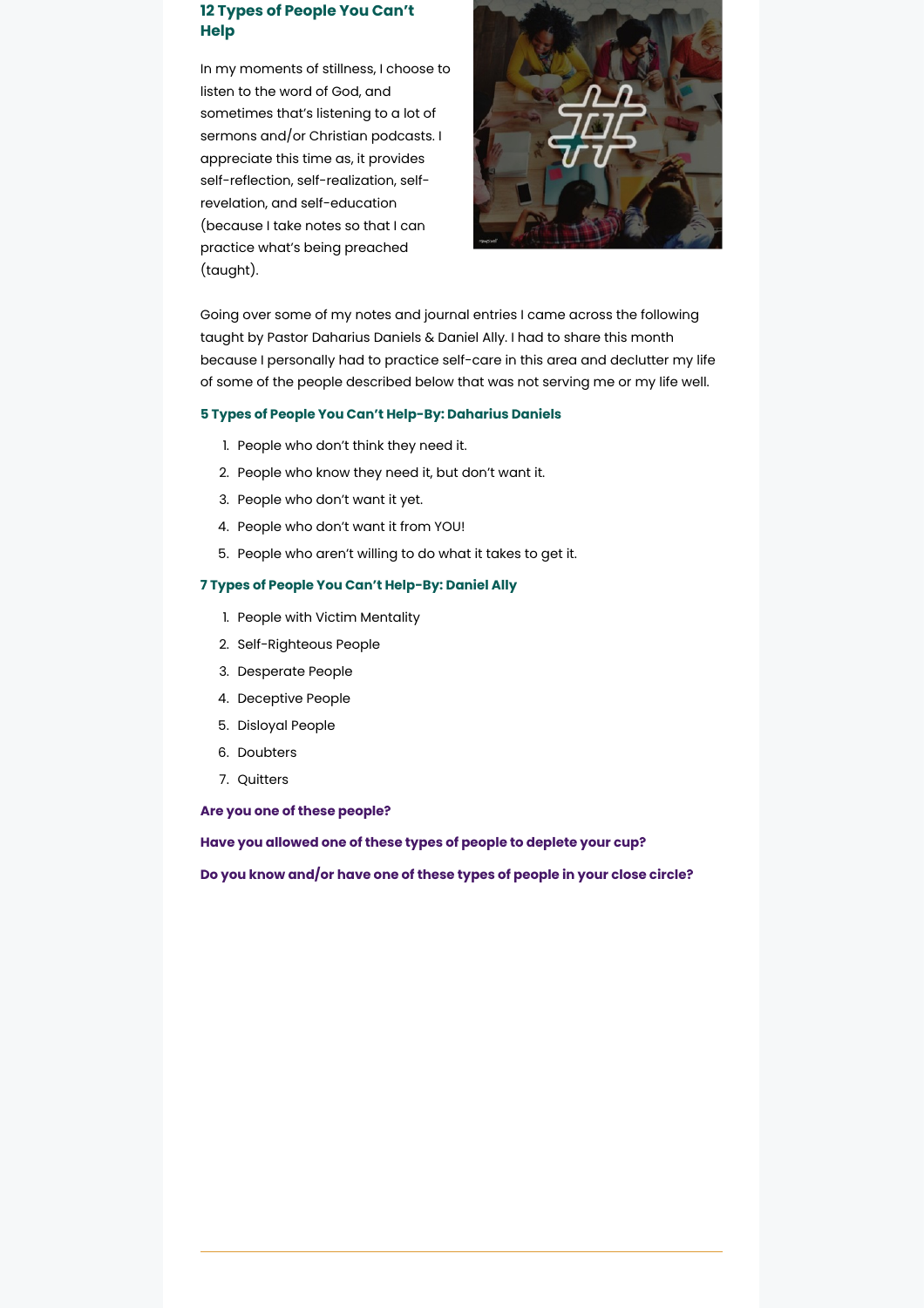

### Most lessons that have been taught in my BE STILL Moments came in alphabetical order almost, so I want to share the lessons I have learned per the alphabet:

### **Lesson in C's**

Always remember the 3 C's & that you have:

- \* Choice
- \* Chance
- \* Change

"You must make the **CHOICE** to take the **CHANCE**, if you want anything to **CHANGE**!" - Unknown

**History Moment**: Undoubtedly, the choice that had the biggest consequence in history took place in the Garden of Eden. Of note is that Eve sinned because she was deceived, Adam chose to sin despite knowing better (See also 1 Timothy 2:13-14). Likewise, this demonstrates that we too can sin because we are deceived or sin despite knowing better (Galatians 6:7-8; 1 Timothy 3:13; Titus 3:3).

**Read more:** [https://www.whatchristianswanttoknow.com/choices-and](https://www.whatchristianswanttoknow.com/choices-and-consequences-5-examples-to-learn-from/?&utm_source=newsletter&utm_medium=email&utm_campaign=graceful_moments_july_2020&utm_term=2020-07-23#ixzz6OyyFlunD)consequences-5-examples-to-learn-from/#ixzz6OyyFlunD

"And when the woman saw that the tree was good for food, and that it was pleasant to the eyes, and <sup>a</sup> tree to be desired to make one wise, she took of the fruit thereof, and did eat, and gave also unto her husband with her; and he did eat. And the eyes of them both were opened, and they knew that they were naked; and they sewed fig leaves together, and made themselves aprons."

**Genesis 3:6-7**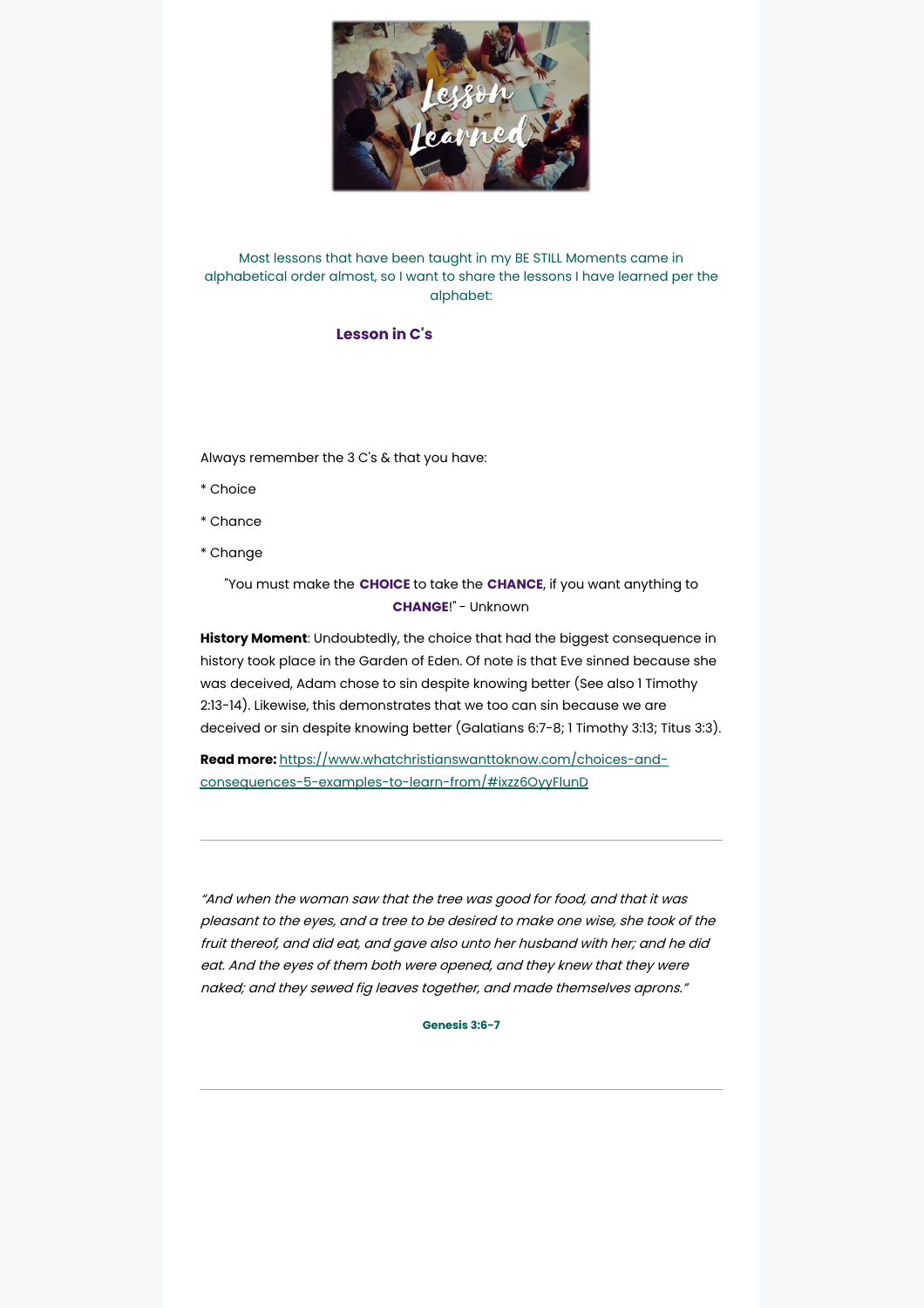

## Taking that moment to take care of yourself!

### **T.E.A. Time**

T.E.A. stands for:

T= Talk, Thinking & Time

E= Educate, Enough & Energy

A= Action & Admit

# Let's Pour A Little T.E.A.

(**T**alk **E**ducate **A**ction)

Starting the Conversation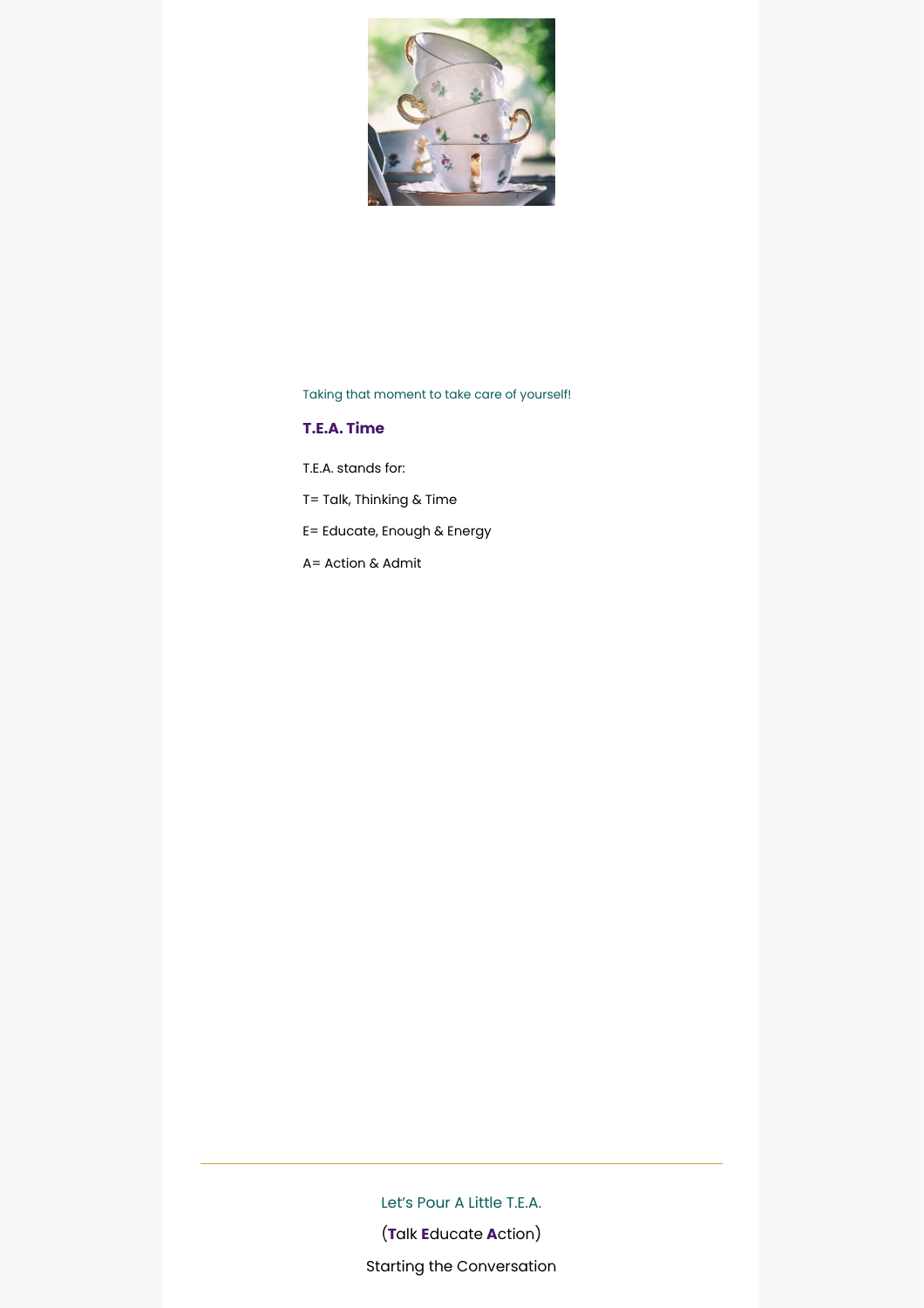

#### **TALK:**

Conversation & tea go hand in hand. Self-care can not only be a difficult thing to do and practice, but it can be a difficult thing to admit that we need or that we don't quite know HOW to do.

I was that person, so you're not alone.

However, it's a conversation that we need to start, a conversation that needs to be had amongst us. Not everyone will be as open as I am (I live my life out loud) or even brave enough to seek counseling, therapy, or a life coach.

Sometimes we just can't afford it or our culture, community, family and/or friends may not support our efforts in seeking help. So, Grace P.O.U.R. wants to start the conversation.

#### **EDUCATE:**

Grace P.O.U.R. wants this to be a safe place for you to let your feelings out and gain the support you may want and need.

I started with me, I have exposed some of my deepest journal entries in my **Be Still Moments** for the whole world to see, all I ask of you is that you leave a comment, share your thoughts and give your feedback (Positivi-tea only).

I've done the hard part, so I am inviting you to pour a little tea with me. I promise you by doing so you'll, in turn, pour yourself a little grace!

**ACTION:** Go to [www.gracepour.com](https://www.gracepour.com/be-still-moments/?&utm_source=newsletter&utm_medium=email&utm_campaign=graceful_moments_july_2020&utm_term=2020-07-23) and read the Be Still Moments and comment on all or any that speaks to you, to add to the conversation.

Thanks!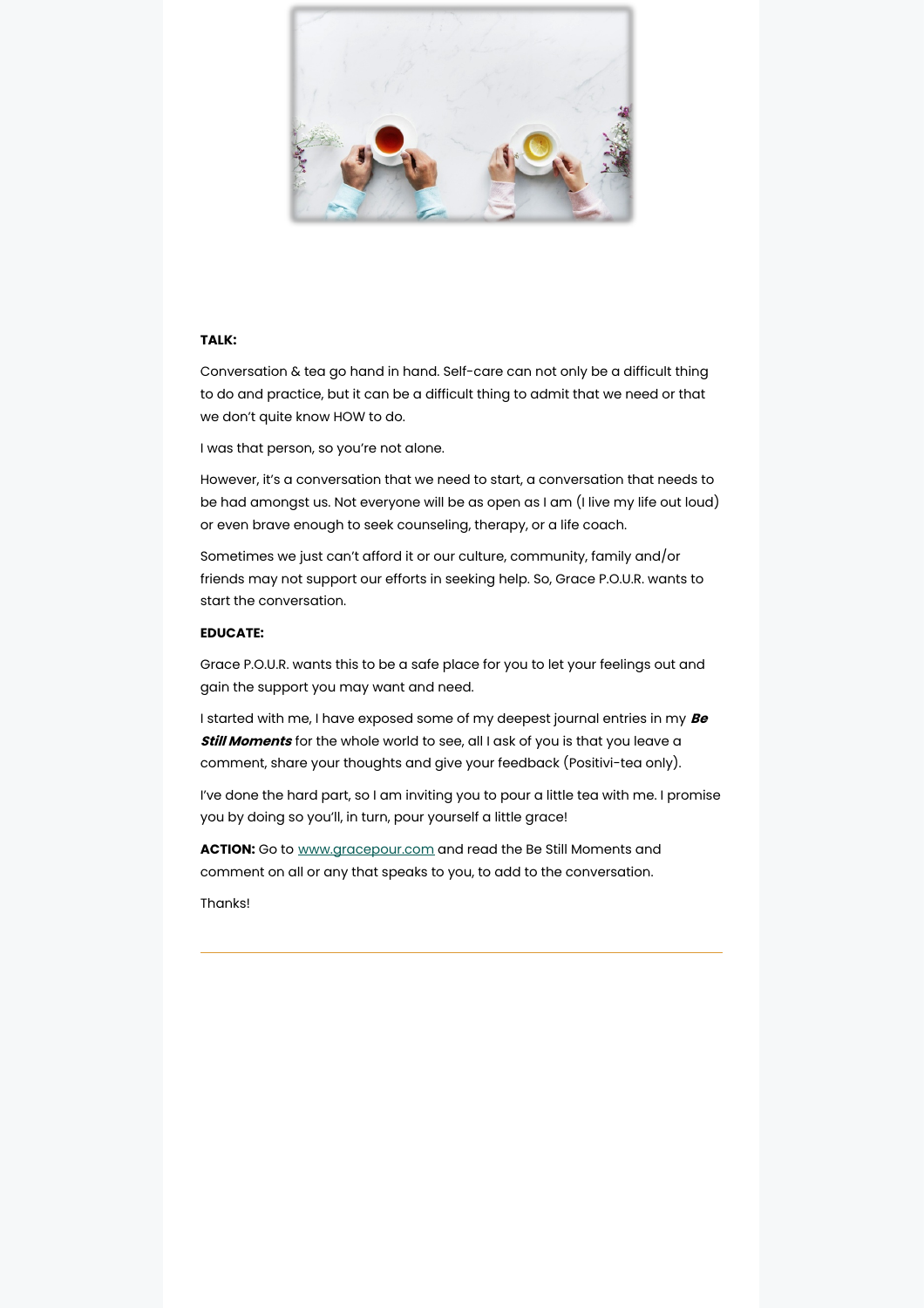

# **Free Box of Graceful Moments to the next Ten (10) People Who Book An Hour Session**

Click on the button below to schedule a complimentary 15-minute call.

I will be sending Graceful Moment Boxes and/Packets, to the first ten people who book an hour session with me.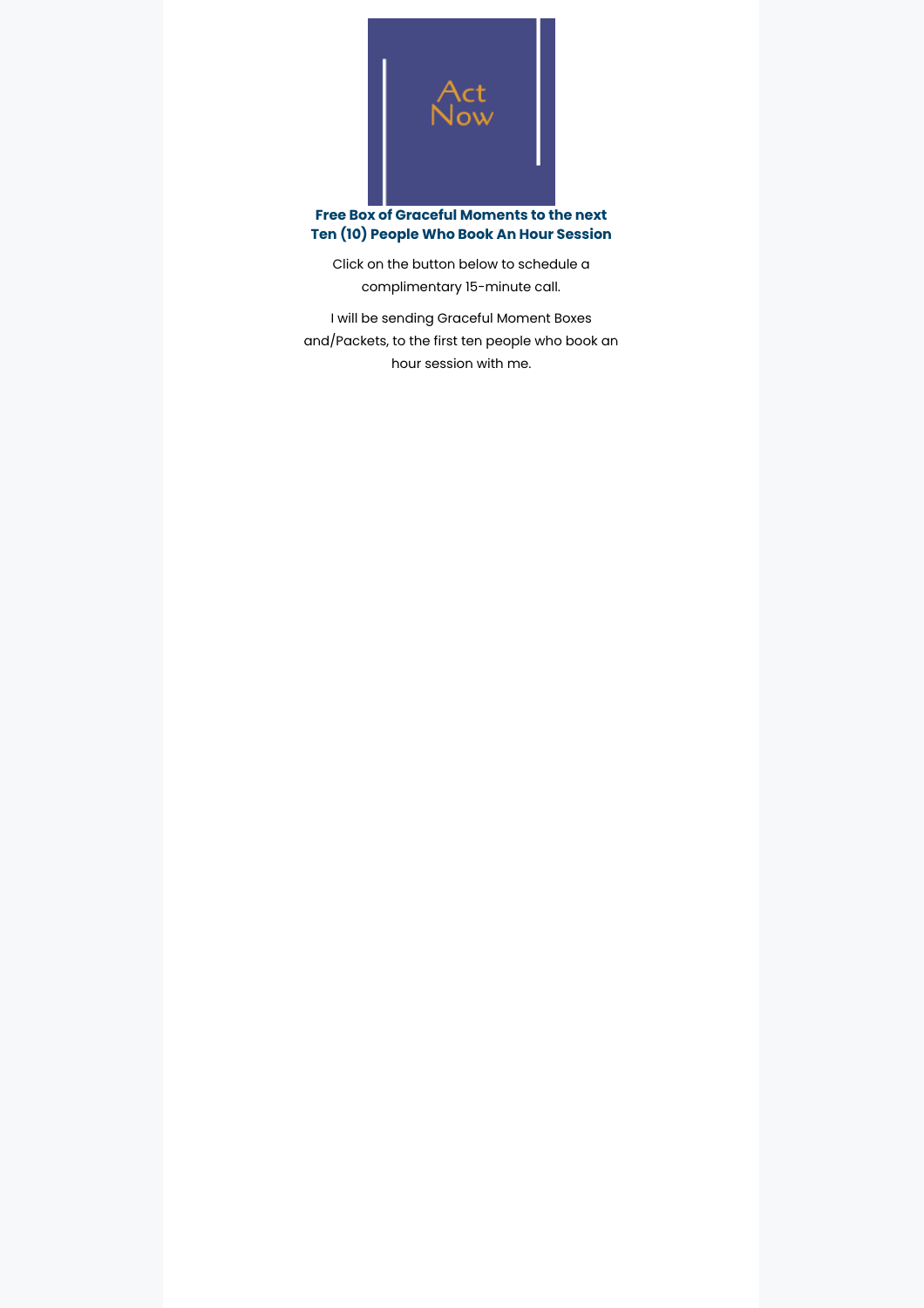

**Grace P.O.U.R.** is in partnership with:



**AML: A Motivating Love**

**Grace P.O.U.R.** will be bringing a new program: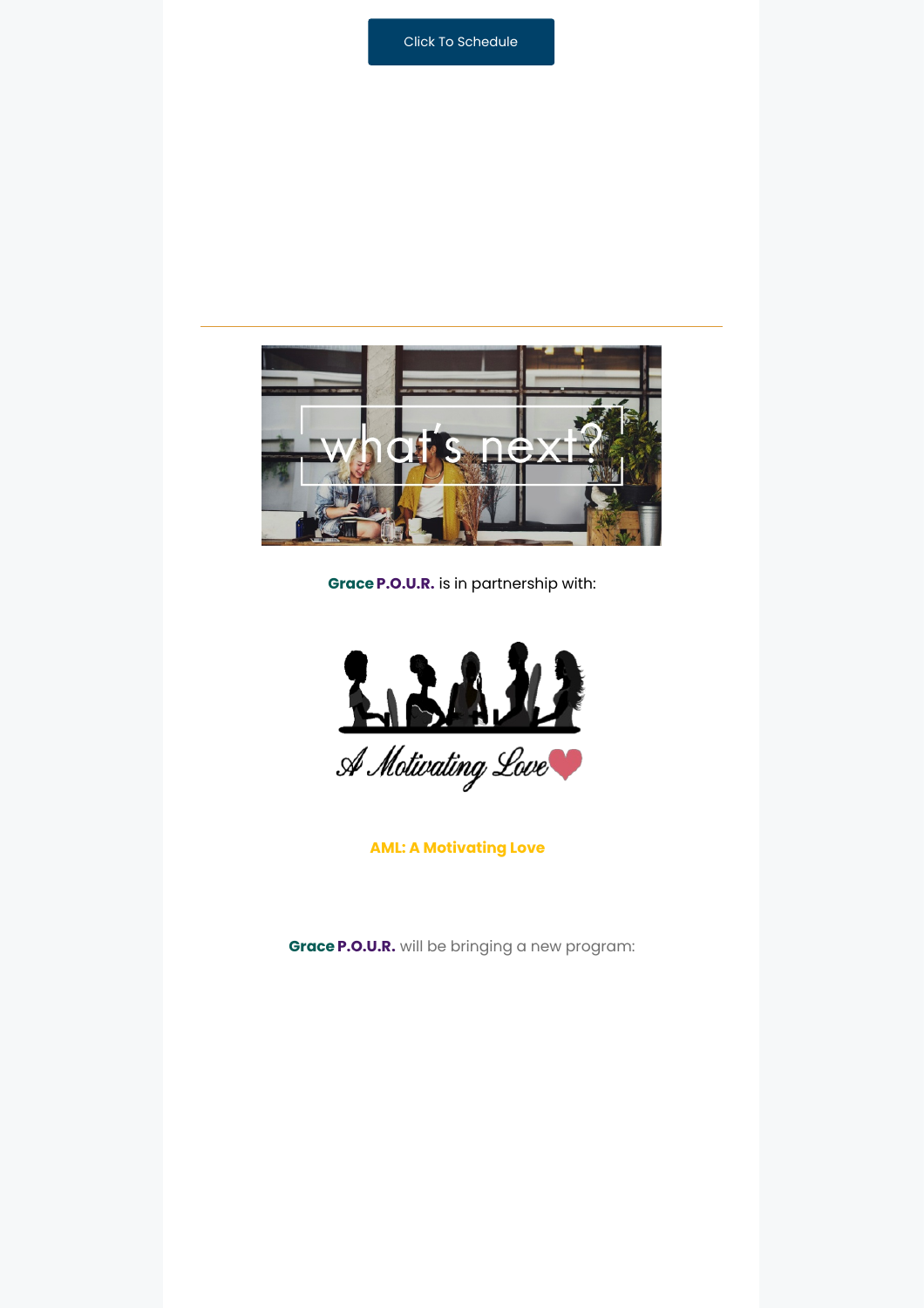



# **F.I.R.E.**

Please be on the lookout for all the details and the dates!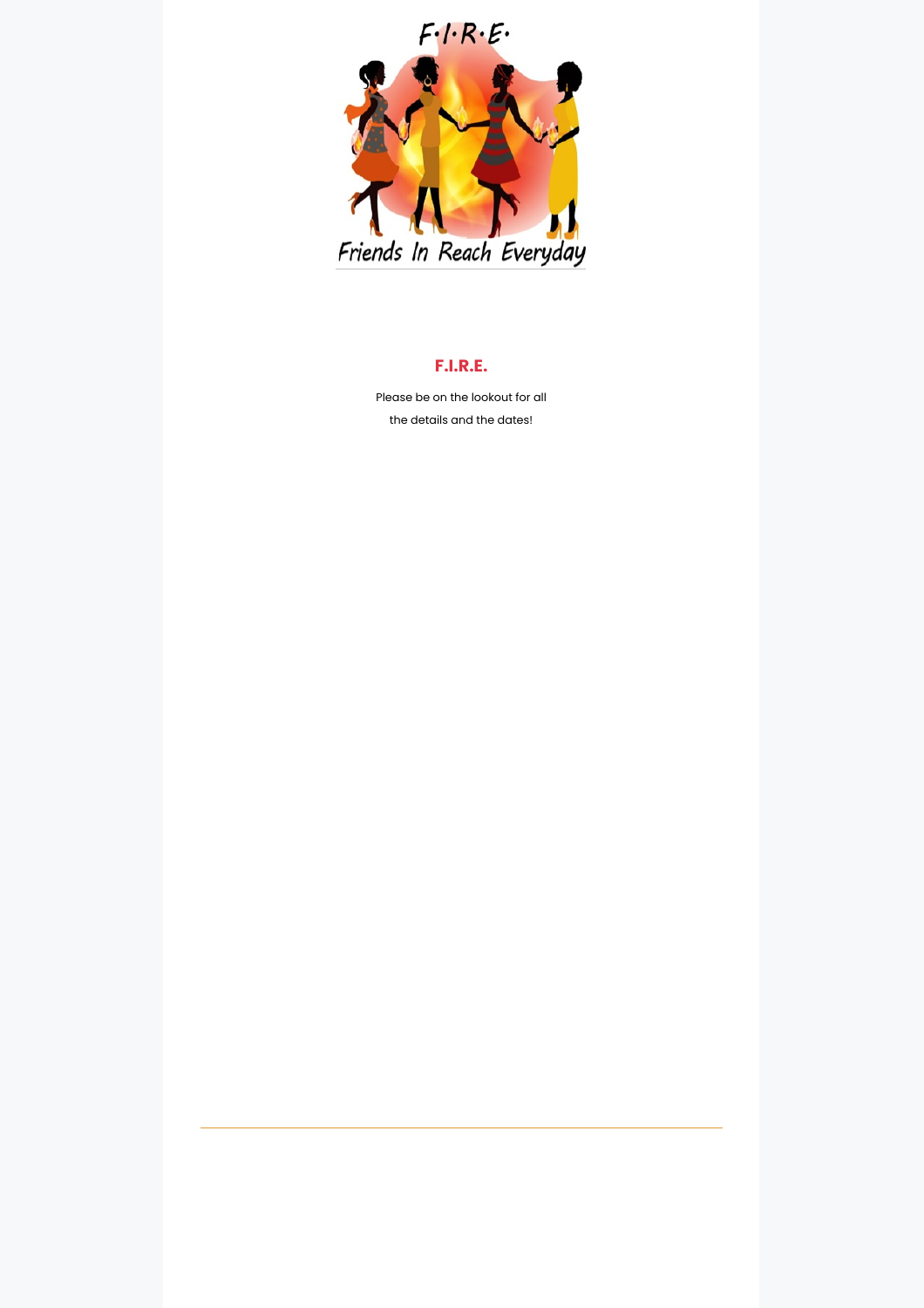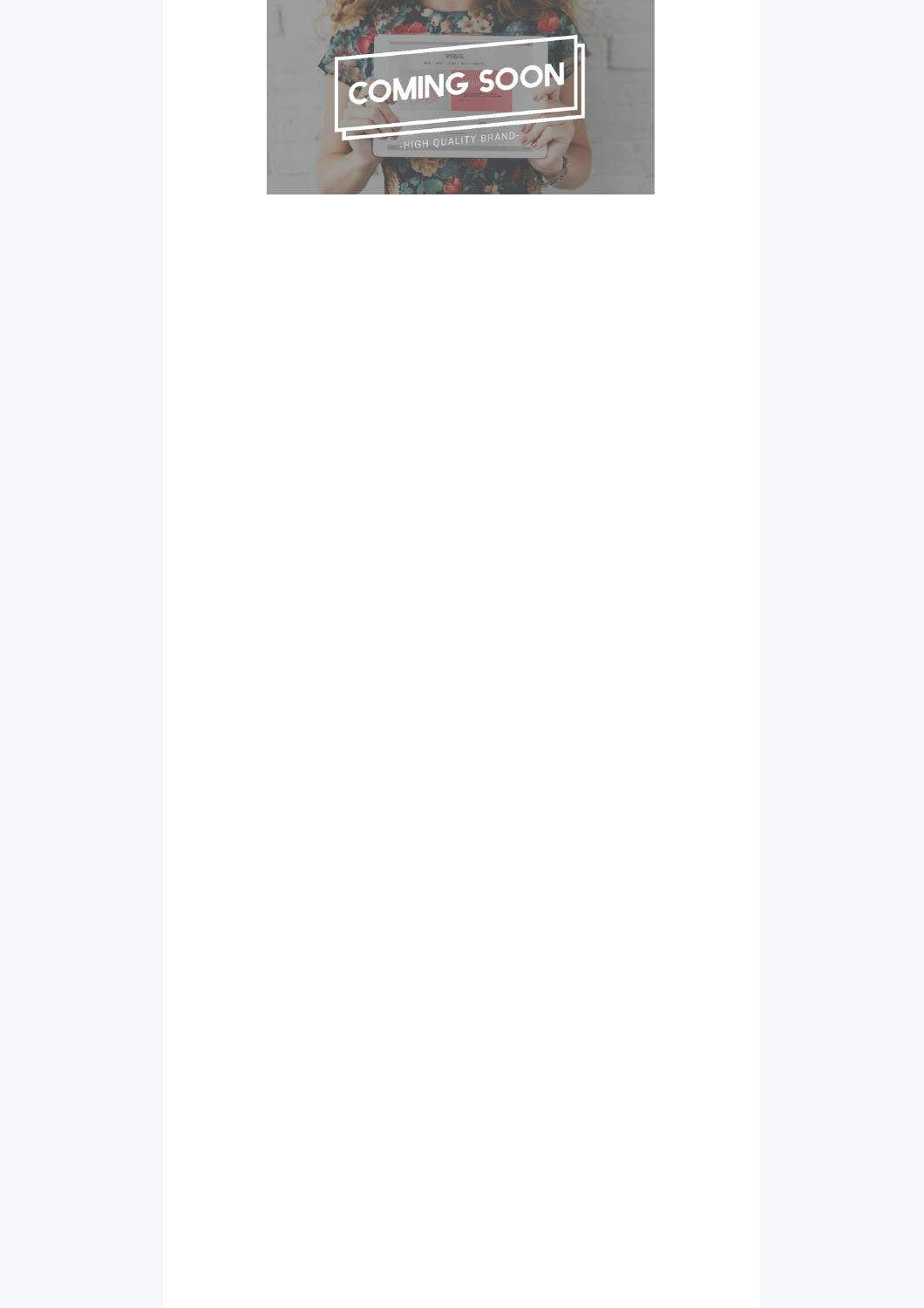#### **Self-care Products partnership with Beauty Counter:**

It has been Grace P.O.U.R.'s prayer to be able to add to the vision that God has given me and add to it in a way that I feel will make Him say: "Well done!" I believe I have found a way to do so with this company so that I can bring to my clients great & safe self-care products!

#### **Beauty Counter's Mission is:**

#### **"To get safer products into the hands of everyone."**

"Decades of studies indicate that serious health issues (including but not limited to asthma, cancer, and infertility) are on the rise and are due in some part to our ongoing exposure to toxic chemicals whether it's in the shower, on our commute, while we eat lunch at a local restaurant, or when we clean our kitchens at home.

There are more than 80,000 chemicals on the market today. Many don't have any safety data. This is particularly true of those used in the skincare and beauty industry.

What's worse is that the Food and Drug Administration (the agency that regulates cosmetics in the United States) does not have the authority to remove harmful ingredients from the products we put on our bodies and on our kids' bodies every single day, day after day." [www.beautycounter.com](http://www.beautycounter.com?&utm_source=newsletter&utm_medium=email&utm_campaign=graceful_moments_july_2020&utm_term=2020-07-23)

**Please stay tuned in for the official LAUNCH of this partnership….. it's COMING SOON!**

PHOTOS BY: Anissah Marie Photography & other images from [rawpixel](https://www.rawpixel.com/?sort=shuffle&page=1&utm_source=newsletter&utm_medium=email&utm_campaign=graceful_moments_july_2020&utm_term=2020-07-23).